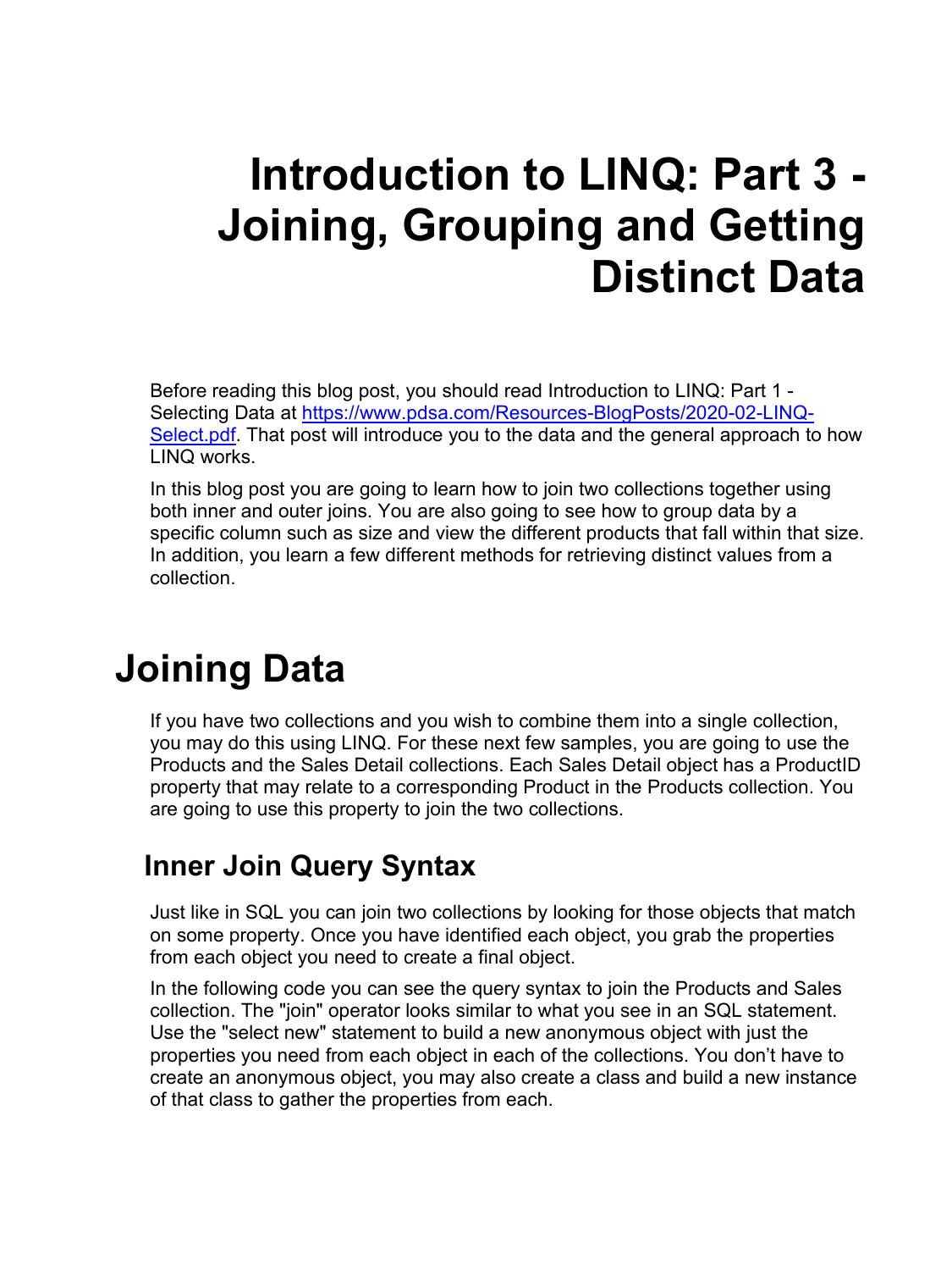```
public void InnerJoinQuery()
{
   StringBuilder sb = new StringBuilder(2048);
   // Load all Sales Data
   List<SalesOrderDetail> Sales = 
   new SalesOrderDetailRepository().GetAll();
   // Load all Product Data
   LoadProductsCollection();
   // Query syntax
  var query = (from prod in Products
          join sale in Sales on prod.ProductID equals sale.ProductID
          select new
 {
               prod.ProductID,
               ProductName = prod.Name,
               prod.ProductNumber,
               sale.SalesOrderID,
               sale.OrderQty,
               sale.LineTotal
             });
   foreach (var item in query) {
    sb.AppendLine($"Sales Order: {item.SalesOrderID}");
     sb.AppendLine($" Product ID: {item.ProductID}");
     sb.AppendLine($" Product Name: {item.ProductName}");
     sb.AppendLine($" Product Number: {item.ProductNumber}");
     sb.AppendLine($" Order Qty: {item.OrderQty}");
     sb.AppendLine($" Total: {item.LineTotal:c}");
   }
 ResultText = sb.ToString();
}
```
#### **Inner Join Method Syntax**

Anything you can do in the query syntax of LINQ you can also accomplish using the method syntax. The same inner join you saw previously can be expressed using the method syntax as shown in the following code.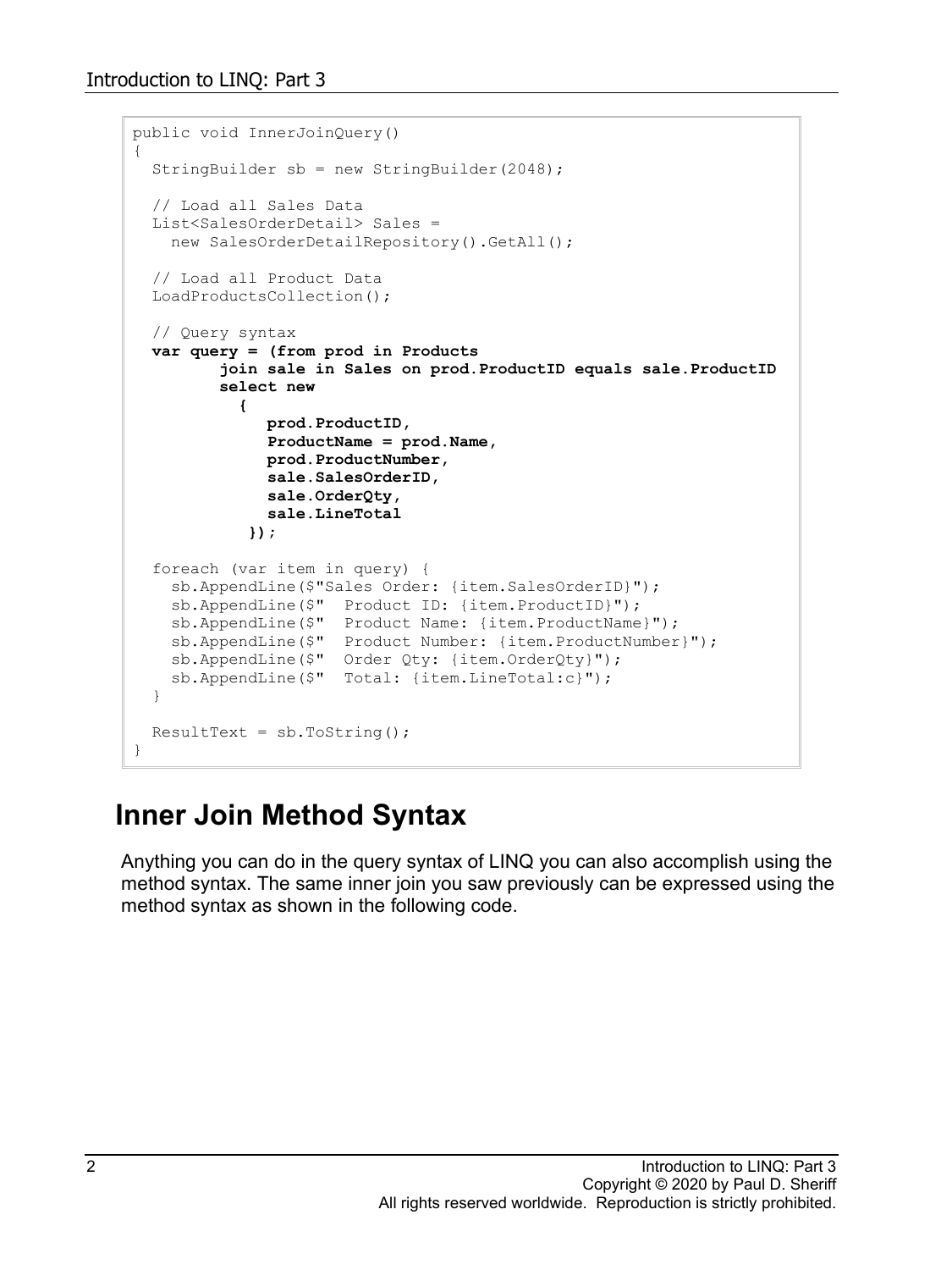```
public void InnerJoinMethod()
{
   StringBuilder sb = new StringBuilder(2048);
   // Load all Sales Data
   List<SalesOrderDetail> Sales =
    new SalesOrderDetailRepository().GetAll();
   // Load all Product Data
   LoadProductsCollection();
   // Method syntax
   var query = Products.Join(Sales,
     prod => prod.ProductID,
     sale => sale.ProductID,
      (prod, sale) => new
\bf{r} \bf{r} \bf{r} \bf{r} \bf{r} \bf{r} \bf{r} \bf{r} \bf{r} \bf{r} \bf{r} \bf{r} \bf{r} \bf{r} \bf{r} \bf{r} \bf{r} \bf{r} \bf{r} \bf{r} \bf{r} \bf{r} \bf{r} \bf{r} \bf{r} \bf{r} \bf{r} \bf{r prod.ProductID,
                         ProductName = prod.Name,
                         prod.ProductNumber,
                         sale.SalesOrderID,
                         sale.OrderQty,
                         sale.LineTotal
 });
   foreach (var item in query) {
     sb.AppendLine($"Sales Order: {item.SalesOrderID}");
     sb.AppendLine($" Product ID: {item.ProductID}");
     sb.AppendLine($" Product Name: {item.ProductName}");
 sb.AppendLine($" Product Number: {item.ProductNumber}");
 sb.AppendLine($" Order Qty: {item.OrderQty}");
     sb.AppendLine($" Total: {item.LineTotal:c}");
   }
  ResultText = sb.ToString();
}
```
In the above code, you use the Join() method on the first collection and pass in a few parameters to this method. The first parameter to pass is the second collection to join to. The second and third parameters are expressions to identify the property in each collection to perform the join upon. The fourth parameter is another expression to which you pass each individual object as the Join() loops through each collection. It is from these two objects you extract each property to build your final object to return.

#### **Left Outer Join Query Syntax**

LINQ supports a left outer join just like SQL. An outer join takes all objects from one collection and makes those a part of the final result collection. If it finds a match in the second collection, the appropriate values from the object are added to the final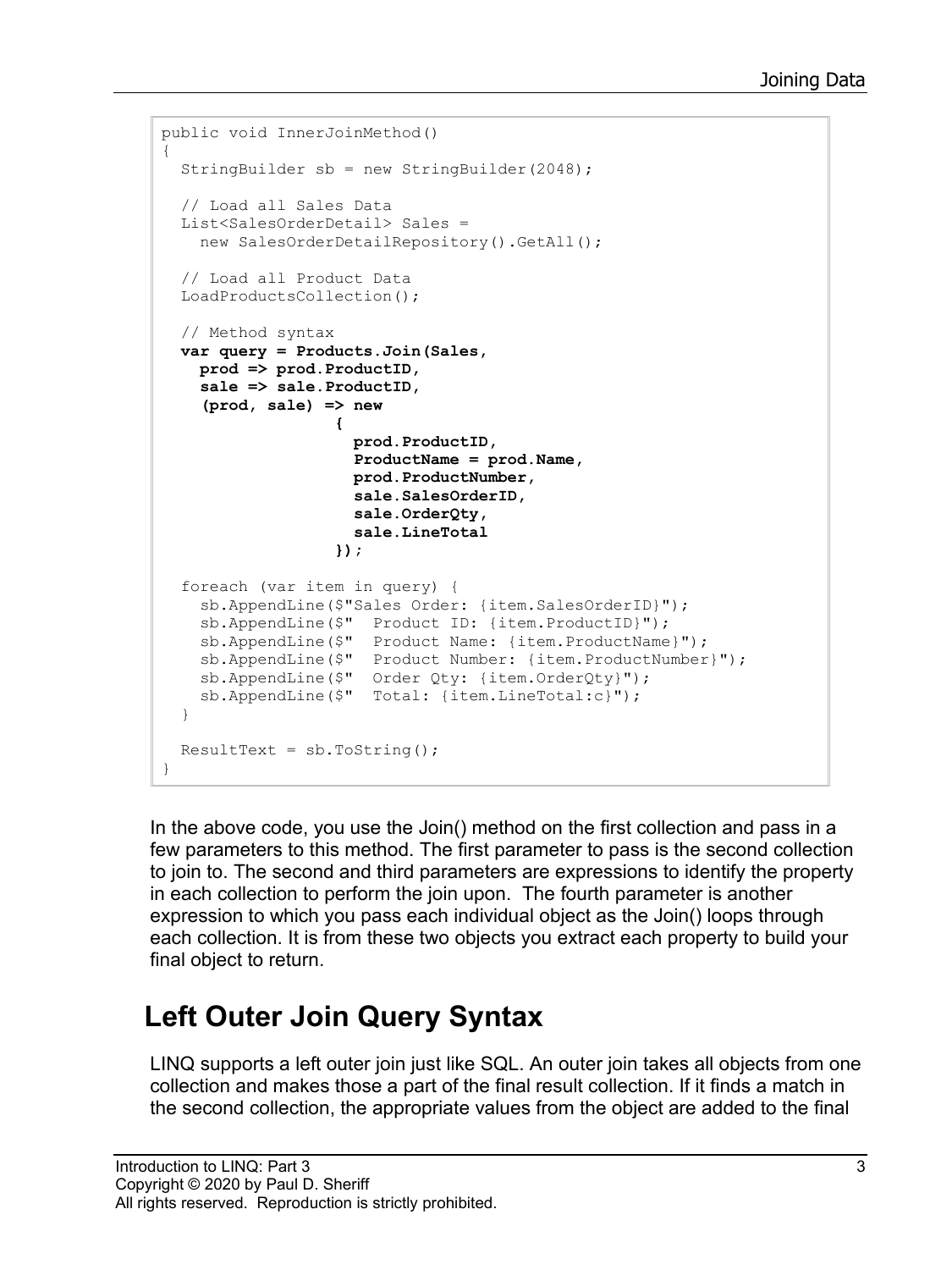object. If no match is found, then default values are given to the final object for that row of data.

The key to the outer join the DefaultIfEmpty() method you apply to the object that may or may not have a match. If no match is found, then a new instance of that object is created so the default values can be given to the final result object. In the following code, a SalesOrderDetail object is created if no corresponding object can be found in the Sale collection for the ProductID in the Products collection.

```
public void LeftOuterJoinQuery()
{
   StringBuilder sb = new StringBuilder(2048);
   // Load all Sales Data
   List<SalesOrderDetail> Sales =
   new SalesOrderDetailRepository().GetAll();
   // Load all Product Data
   LoadProductsCollection();
   // Query syntax
  var query = (from prod in Products
     join sale in Sales on prod.ProductID equals sale.ProductID
       into sales
     from sale in sales.DefaultIfEmpty()
     select new
 {
              prod.ProductID,
              ProductName = prod.Name,
              prod.ProductNumber,
              sale?.SalesOrderID,
              sale?.OrderQty,
              sale?.LineTotal
            });
   foreach (var item in query) {
    sb.AppendLine($"Sales Order: {item.SalesOrderID}");
    sb.AppendLine($" Product ID: {item.ProductID}");
    sb.AppendLine($" Product Name: {item.ProductName}");
 sb.AppendLine($" Product Number: {item.ProductNumber}");
 sb.AppendLine($" Order Qty: {item.OrderQty}");
     sb.AppendLine($" Total: {item.LineTotal:c}");
   }
 ResultText = sb.ToString();
}
```
## **Left Outer Join Method Syntax**

There is no "outer join" method that you can use for the method syntax of LINQ. However, you can accomplish the same thing as the "join" operator shown in the previous example using the SelectMany() and Where() methods.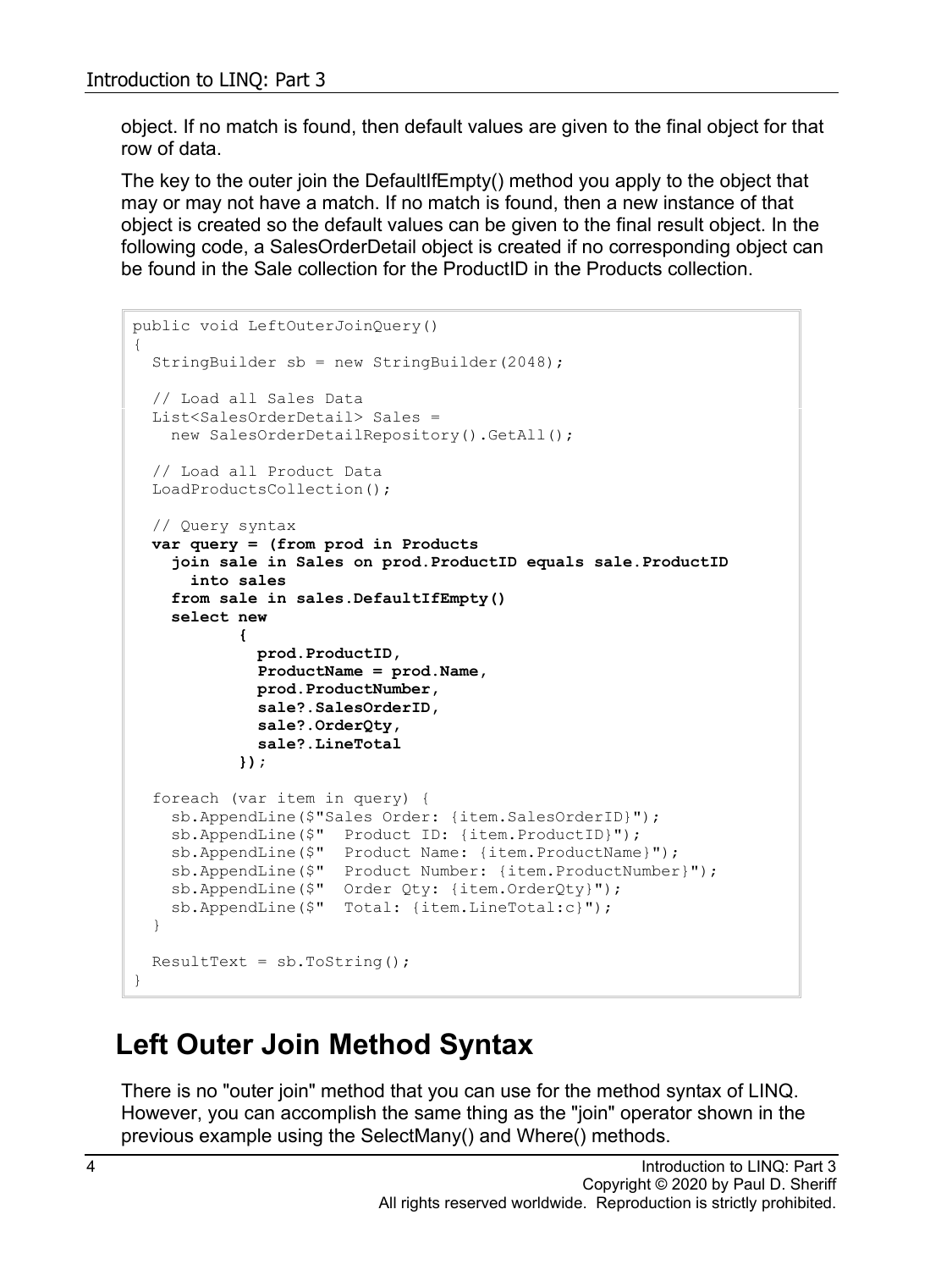The way this works is to take each Product object in the Products collection and add a new property with the Sales for that product. If no Sales exists for that product and empty collection of SaleOrderDetail objects is created. This is what the first expression in the SelectMany() method does. The DefaultIfEmpty() method creates the empty collection if necessary.

The second parameter to the SelectMany() method now passes a Product object in and each Sales object into the expression in order to combine the appropriate properties from each object and create a new object with the values you want. In essence, the SelectMany() flattens out the Sales collection for each Product into new object that repeats the Product data for each item in the Sales for that individual product.

```
public void LeftOuterJoinMethod()
\left\{ \right. StringBuilder sb = new StringBuilder(2048);
   // Load all Sales Data
   List<SalesOrderDetail> Sales =
    new SalesOrderDetailRepository().GetAll();
   // Load all Product Data
   LoadProductsCollection();
   // Method syntax
   var query = Products.SelectMany(
      sale => Sales.Where(s => 
                  sale.ProductID == s.ProductID).DefaultIfEmpty(),
      (prod, sale) => new
\bf{r} \bf{r} \bf{r} \bf{r} \bf{r} \bf{r} \bf{r} \bf{r} \bf{r} \bf{r} \bf{r} \bf{r} \bf{r} \bf{r} \bf{r} \bf{r} \bf{r} \bf{r} \bf{r} \bf{r} \bf{r} \bf{r} \bf{r} \bf{r} \bf{r} \bf{r} \bf{r} \bf{r prod.ProductID,
                          ProductName = prod.Name,
                          prod.ProductNumber,
                          sale?.SalesOrderID,
                          sale?.OrderQty,
                          sale?.LineTotal
                       });
   foreach (var item in query) {
      sb.AppendLine($"Sales Order: {item.SalesOrderID}");
 sb.AppendLine($" Product ID: {item.ProductID}");
 sb.AppendLine($" Product Name: {item.ProductName}");
      sb.AppendLine($" Product Number: {item.ProductNumber}");
      sb.AppendLine($" Order Qty: {item.OrderQty}");
      sb.AppendLine($" Total: {item.LineTotal:c}");
   }
  ResultText = sb.ToString();
}
```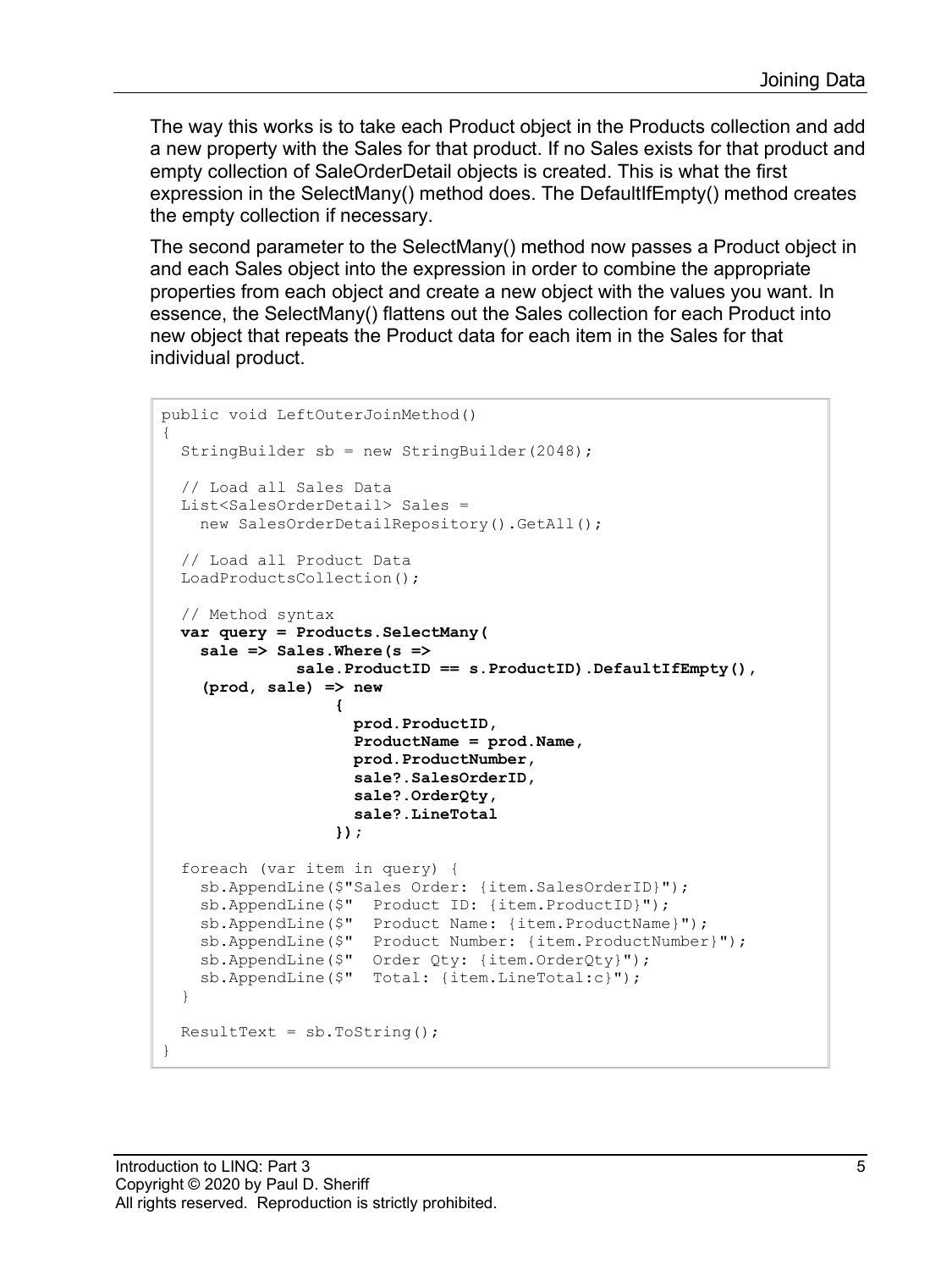## **Right Outer Join Query Syntax**

LINQ does not support a right outer join, but you can always accomplish this by using the normal join syntax and reversing the order of the collections. In the following example, start with the Sales collection instead of the Products collection.

```
public void SimulateRightOuterJoinQuery()
{
   StringBuilder sb = new StringBuilder(2048);
   // Load all Sales Data
   List<SalesOrderDetail> Sales = 
   new SalesOrderDetailRepository().GetAll();
   // Load all Product Data
  LoadProductsCollection();
   // Query syntax
  var query = (from sale in Sales
     join prod in Products on sale.ProductID equals prod.ProductID 
       into products
     from prod in products.DefaultIfEmpty()
       select new
 {
                prod?.ProductID,
                ProductName = prod?.Name,
                prod?.ProductNumber,
                sale.SalesOrderID,
                sale.OrderQty,
                sale.LineTotal
              });
   foreach (var item in query) {
     sb.AppendLine($"Sales Order: {item.SalesOrderID}");
     sb.AppendLine($" Product ID: {item.ProductID}");
    sb.AppendLine($" Product Name: {item.ProductName}");
    sb.AppendLine($" Product Number: {item.ProductNumber}");
     sb.AppendLine($" Order Qty: {item.OrderQty}");
     sb.AppendLine($" Total: {item.LineTotal:c}");
   }
 ResultText = sb.ToString();
}
```
## **Right Outer Join Method Syntax**

The following code sample shows how to use the LINQ method syntax to perform a right outer join.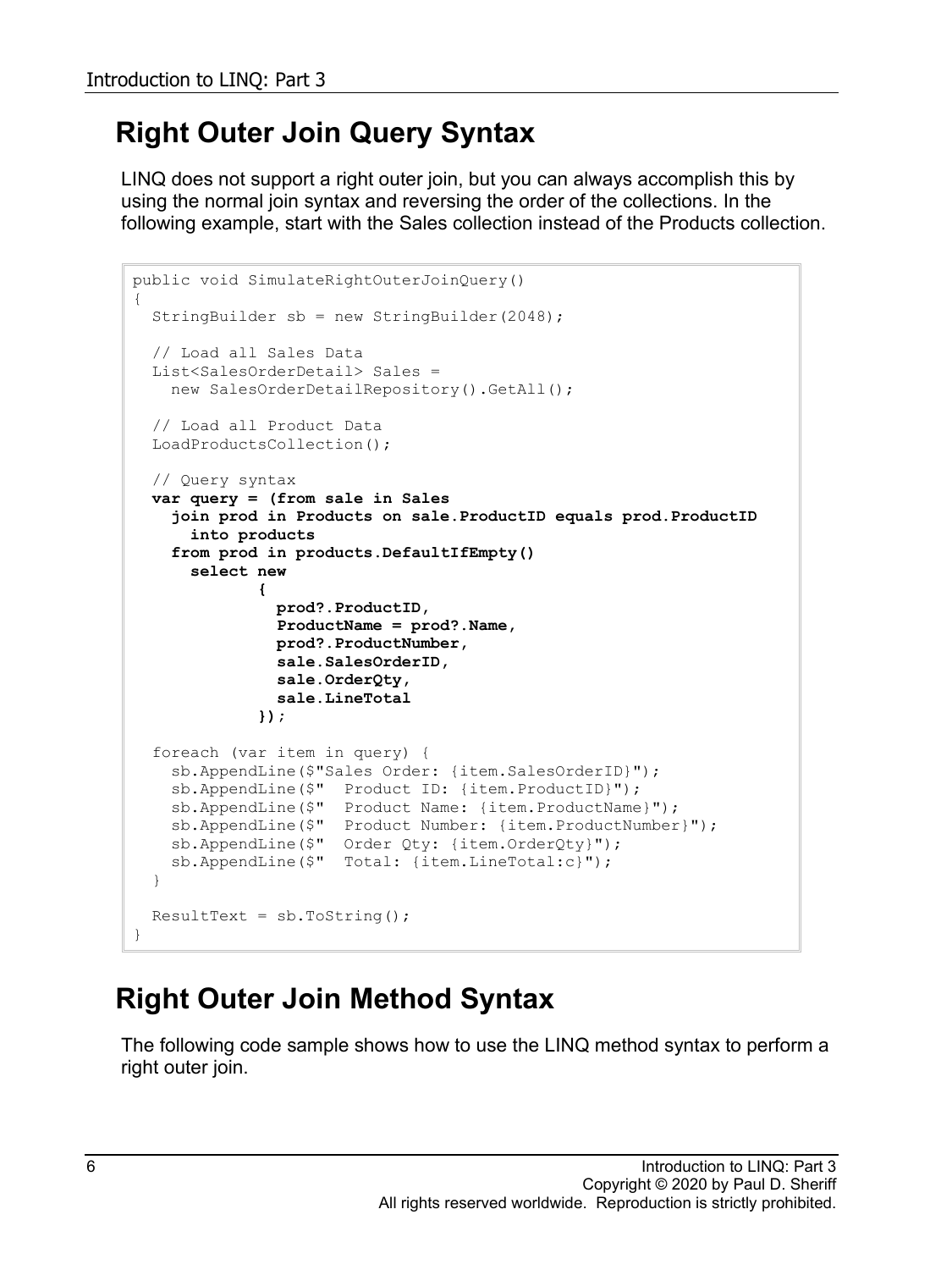```
public void SimulateRightOuterJoinMethod()
{
   StringBuilder sb = new StringBuilder(2048);
   // Load all Sales Data
   List<SalesOrderDetail> Sales = 
    new SalesOrderDetailRepository().GetAll();
   // Load all Product Data
   LoadProductsCollection();
   // Method syntax
   var query = Sales.SelectMany(
     sale => Products.Where(p => 
                 sale.ProductID == p.ProductID).DefaultIfEmpty(),
      (sale, prod) => new
\bf{r} \bf{r} \bf{r} \bf{r} \bf{r} \bf{r} \bf{r} \bf{r} \bf{r} \bf{r} \bf{r} \bf{r} \bf{r} \bf{r} \bf{r} \bf{r} \bf{r} \bf{r} \bf{r} \bf{r} \bf{r} \bf{r} \bf{r} \bf{r} \bf{r} \bf{r} \bf{r} \bf{r prod?.ProductID,
                         ProductName = prod?.Name,
                         prod?.ProductNumber,
                         sale.SalesOrderID,
                         sale.OrderQty,
                         sale.LineTotal
 });
   foreach (var item in query) {
     sb.AppendLine($"Sales Order: {item.SalesOrderID}");
     sb.AppendLine($" Product ID: {item.ProductID}");
     sb.AppendLine($" Product Name: {item.ProductName}");
 sb.AppendLine($" Product Number: {item.ProductNumber}");
 sb.AppendLine($" Order Qty: {item.OrderQty}");
     sb.AppendLine($" Total: {item.LineTotal:c}");
   }
  ResultText = sb.ToString();
}
```
# **Grouping Data**

When you have a set of data such as our list of products, you might want to group the data by the color or size. In other words you might wish to get a list of all products that have the color black or red. Of you might wish to get a list of all products that have the size of small or large. The "group by" operator and the GroupBy() method helps you accomplish this task.

## **Group By using Query Syntax**

In the code below. After the "from" operator specify the "group" operator with your variable for each individual product, then use the "by" operator to list the property to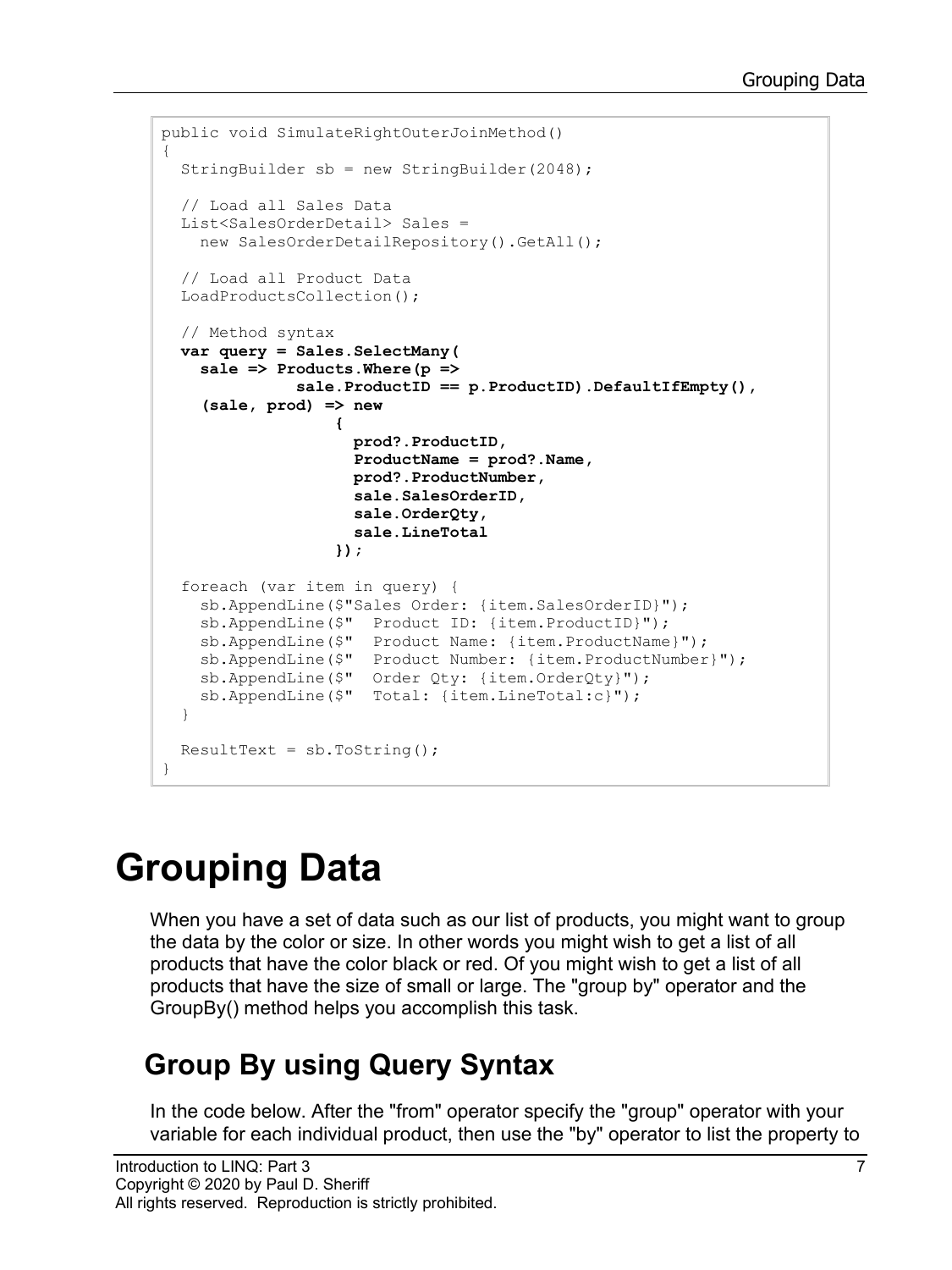group on. In the following case, you use the Size property. Move the result set into a new variable name, in this case called *sizes*. The *sizes* variable contains two properties: *Key* and a collection of Product objects.

```
public void GroupByQuery()
{
   StringBuilder sb = new StringBuilder(2048);
   IEnumerable<IGrouping<string, Product>> grouped;
   // Load all Product Data
   LoadProductsCollection();
   // Query syntax
   grouped = (from prod in Products
              group prod by prod.Size into sizes
              select sizes);
   // Loop through each size
   foreach (var group in grouped) {
     sb.AppendLine($"Size: {group.Key}");
     // Loop through the products in each size
     foreach (var prod in group) {
       sb.Append($" ProductID: {prod.ProductID}");
       sb.Append($" Name: {prod.Name}");
       sb.AppendLine($" Color: {prod.Color}");
     }
   }
 ResultText = sb.ToString();
}
```
Once you have the *grouped* variable, you can loop through using foreach to retrieve each IGrouping object which contains the *Key* property and the collection of Product objects. The *Key* property contains the value for the Size property. You then perform a foreach on the IGrouping object to retrieve each Product object for this value in the Size property.

#### **Group By using Method Syntax**

The method syntax for a single property is much simpler than the query syntax as shown in the code below.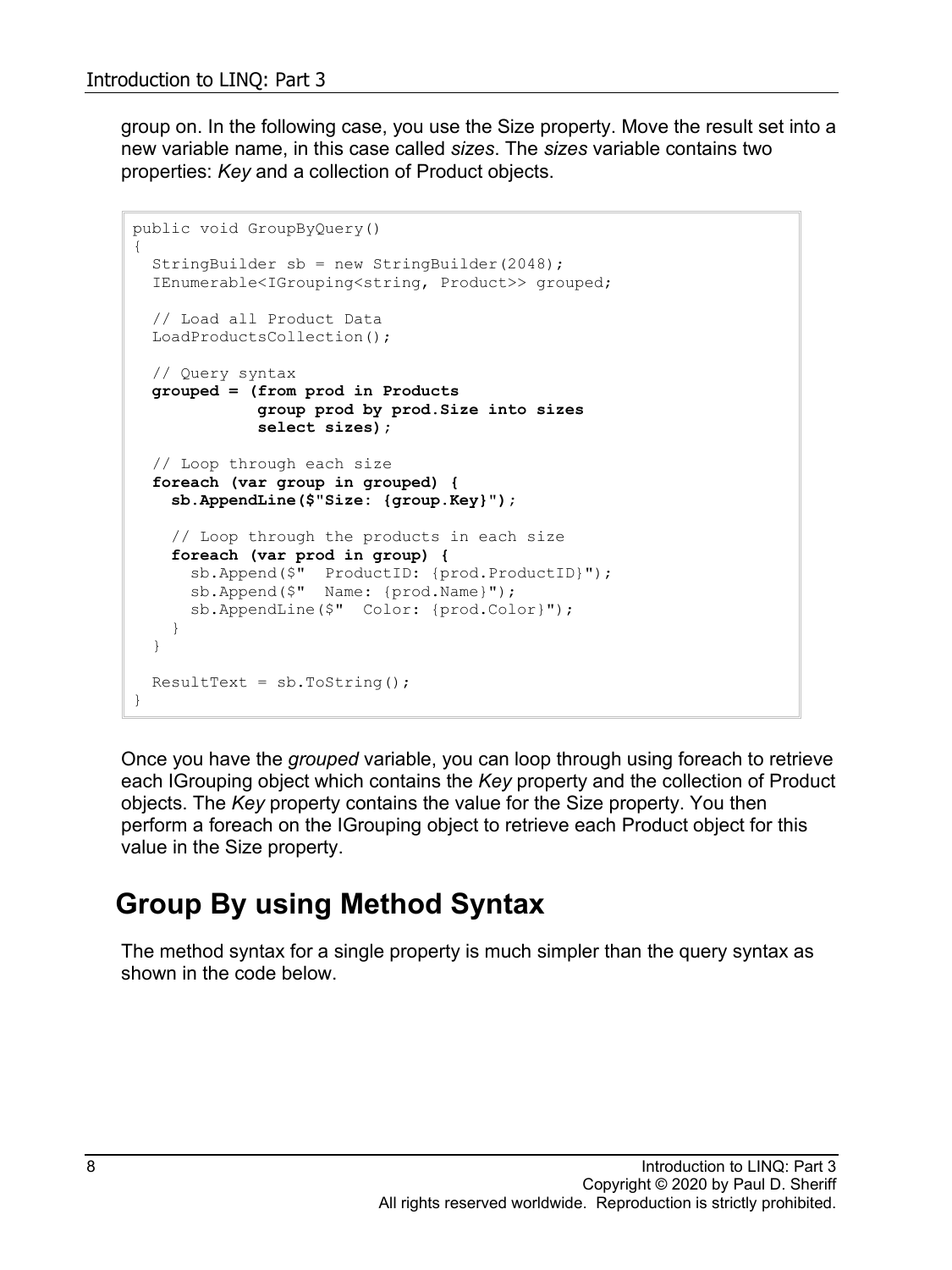```
public void GroupByMethod()
{
   StringBuilder sb = new StringBuilder(2048);
   IEnumerable<IGrouping<string, Product>> grouped;
   // Load all Product Data
   LoadProductsCollection();
   // Method syntax
   grouped = Products.GroupBy(prod => prod.Size);
   // Loop through each size
   foreach (var group in grouped) {
     sb.AppendLine($"Size: {group.Key}");
     // Loop through the products in each size
     foreach (var prod in group) {
       sb.Append($" ProductID: {prod.ProductID}");
       sb.Append($" Name: {prod.Name}");
       sb.AppendLine($" Color: {prod.Color}");
     }
   }
 ResultText = sb.ToString();
}
```
#### **Simulate a HAVING Clause Using Where**

Sometimes when you are grouping data you wish to filter the grouped data. For instance, you might only want to include those sizes where there are more than 2 products with those sizes. There is no HAVING operator in LINQ, but you can use the "where" operator to restrict how many sizes are grouped as shown in the following code.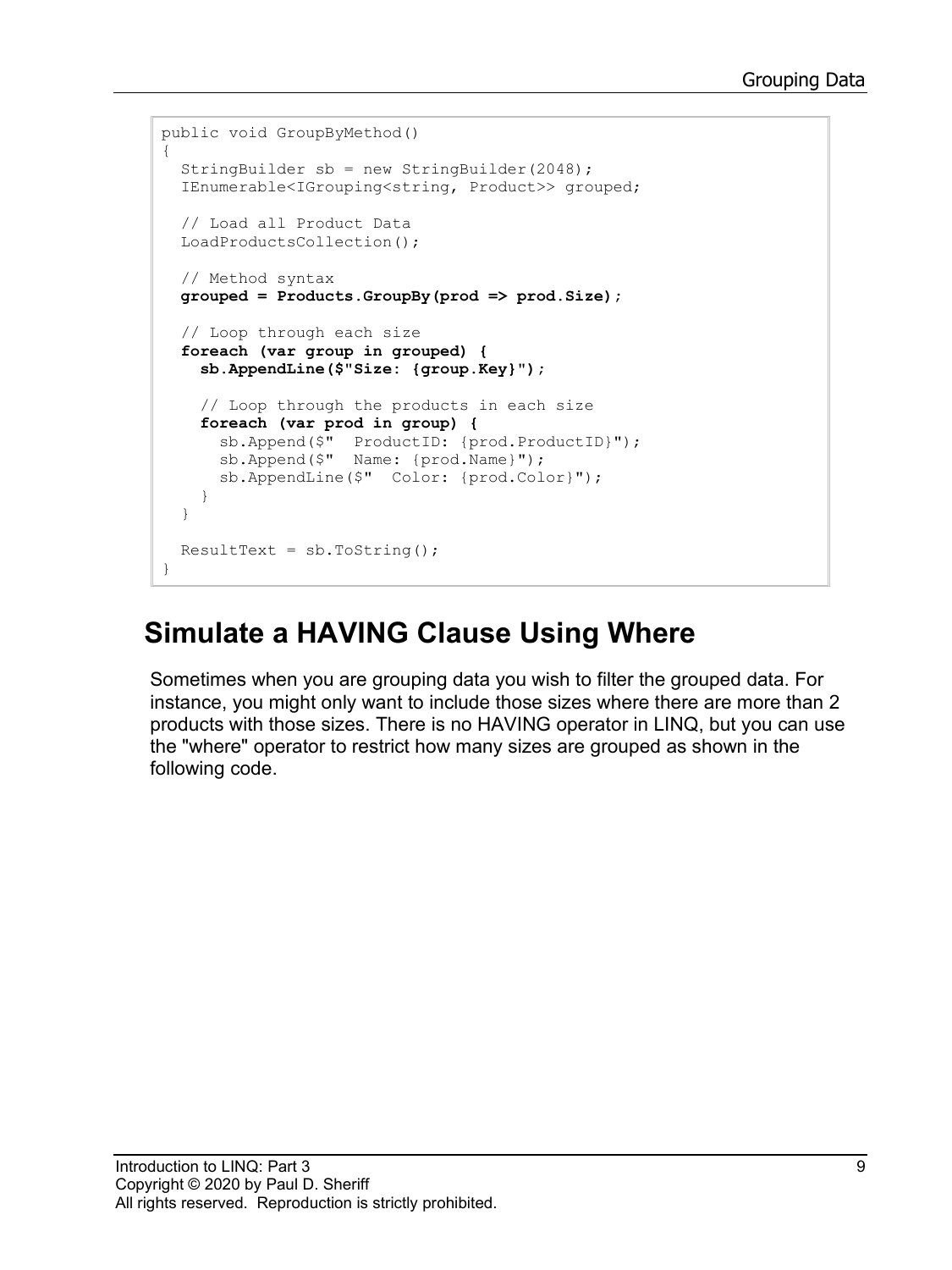```
public void GroupByWhere()
{
   System.Diagnostics.Debugger.Break();
   StringBuilder sb = new StringBuilder(2048);
   IEnumerable<IGrouping<string, Product>> grouped;
   // Load all Product Data
  LoadProductsCollection();
   if (UseQuerySyntax) {
    // Query syntax
     grouped = (from prod in Products
                group prod by prod.Size into sizes
                where sizes.Count() > 2
                select sizes);
   }
  else {
    // Method syntax
     grouped = Products.GroupBy(prod => prod.Size)
                        .Where(sizes => sizes.Count() > 2)
                        .Select(sizes => sizes);
   }
   // Loop through each size
   foreach (var group in grouped) {
     sb.AppendLine($"Size: {group.Key}");
     // Loop through the products in each size
     foreach (var prod in group) {
       sb.Append($" ProductID: {prod.ProductID}");
       sb.Append($" Name: {prod.Name}");
       sb.AppendLine($" Color: {prod.Color}");
     }
   }
 ResultText = sb.ToString();
  Products = null;}
```
# **Select Distinct Items from a Collection**

In SQL you may use the DISTINCT clause to select unique values from a specific column within a set of data. For example, if you want to retrieve unique colors or unique sizes you might write the following SQL statement.

```
SELECT DISTINCT Color FROM Product
SELECT DISTINCT Size FROM Product
```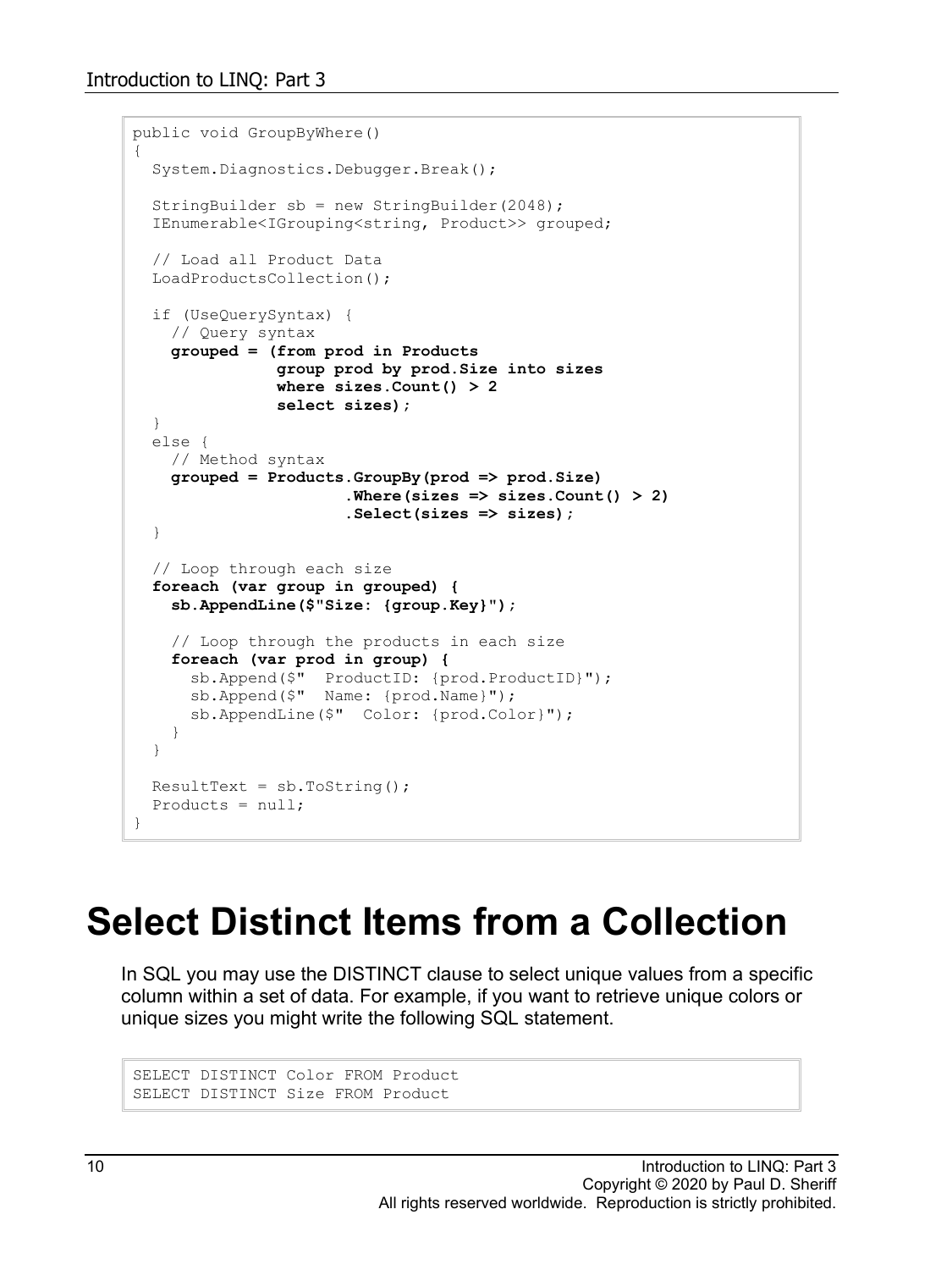Both these statements automatically filter out duplicates from all rows within the Product table and return a set of unique colors and sizes, respectively. If you have a collection of product data, there are a few different methods you can use to retrieve unique values.

- 1. Order products by color, keep a variable of last color added to list, loop through all products and if current color does not match the last color variable, add to list, then change last color variable to this new color.
- 2. Create a List<string> to hold all colors. Loop through all products and see if the color list contains the current color. If it does not, add to color list.
- 3. Use GroupBy() and FirstOrDefault() LINQ operators
- 4. Use Distinct() LINQ operator

Let's take a look at how you would do each of these techniques.

#### **Display a List of Unique Colors**

Each of the above techniques listed above builds a List<string> of colors from the Products collection. Once you have that List<string> collection you are going to pass it to a method named DisplayDistinctColors() to display each color, and the final count of all colors extracted from the Products collection.

```
protected void DisplayDistinctColors(List<string> colors)
{
   StringBuilder sb = new StringBuilder(1024);
   // Build string of Distinct Colors
   foreach (var color in colors) {
    sb.AppendLine($"Color: {color}");
   }
   sb.AppendLine($"Total Colors: {colors.Count}");
  ResultText = sb.ToString();
}
```
#### **Get Distinct Items by Keeping Track of the Last Color**

Before we had sophisticated libraries such as .NET, programmers had to rely on "control-break" logic. This meant you created a variable, assigned some default value to it, then looped through a set of data and compared the value in the variable to some property in each item of the data. If the values matched, the record was ignored. If the values did not match, then you performed some action on the data. In this case, you add the *Color* property of the Product object to a List<string> collection. You then take the *Color* you just added and assign that to the variable.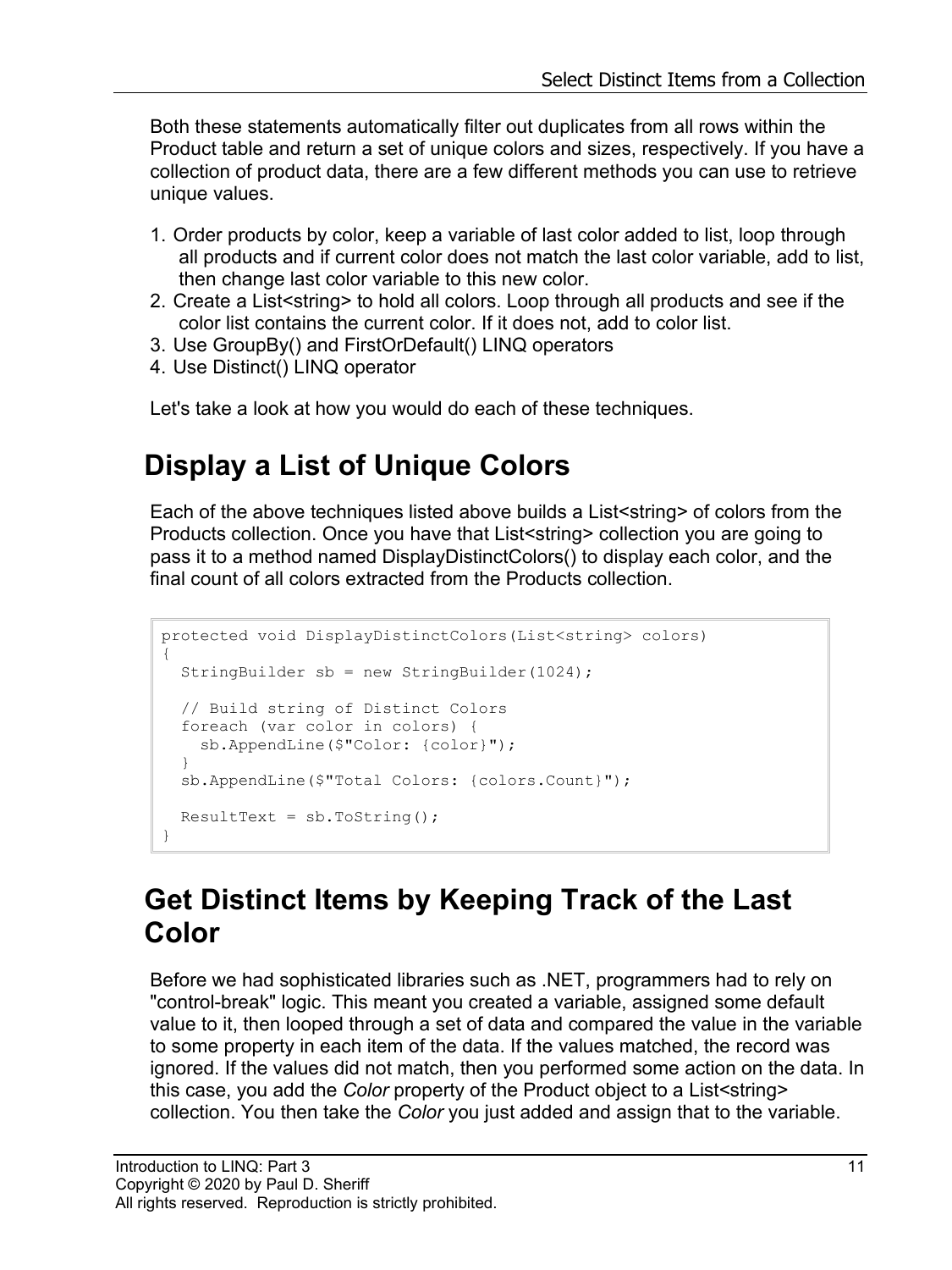Of course, this kind of logic only works if you sort the data by the *Color* property prior to looping through the collection as shown in the following code.

```
public void DistinctLoopingUsingControlBreak()
{
 List<string> colors = new List<string>();
   // Assign a color that would NEVER appear in the list
   string lastColor = "zzz";
   // Load all Product Data
   LoadProductsCollection();
   // Loop through all products ordered by color name
   foreach (Product prod in Products.OrderBy(p => p.Color)) {
     // Check to see if the color matches the last color
     if (prod.Color != lastColor) {
       // Add color to colors collection if unique
       colors.Add(prod.Color);
       // Move this color into the lastColor variable
       lastColor = prod.Color;
     }
   }
   // Display Distinct Colors
  DisplayDistinctColors(colors);
}
```
#### **Get Distinct Items Checking if Item Exists in List**

Instead of using control-break logic and having to create your own variable, you can simply look up values in the List<string> collection of colors. Loop through each Product object in the Products collection and use the Any() method to look up the color from the current Product object in the colors collection. If the Any() method returns a true, then that color has already been added to the colors collection. If the Any() method returns a false, then add the current color to the colors collection.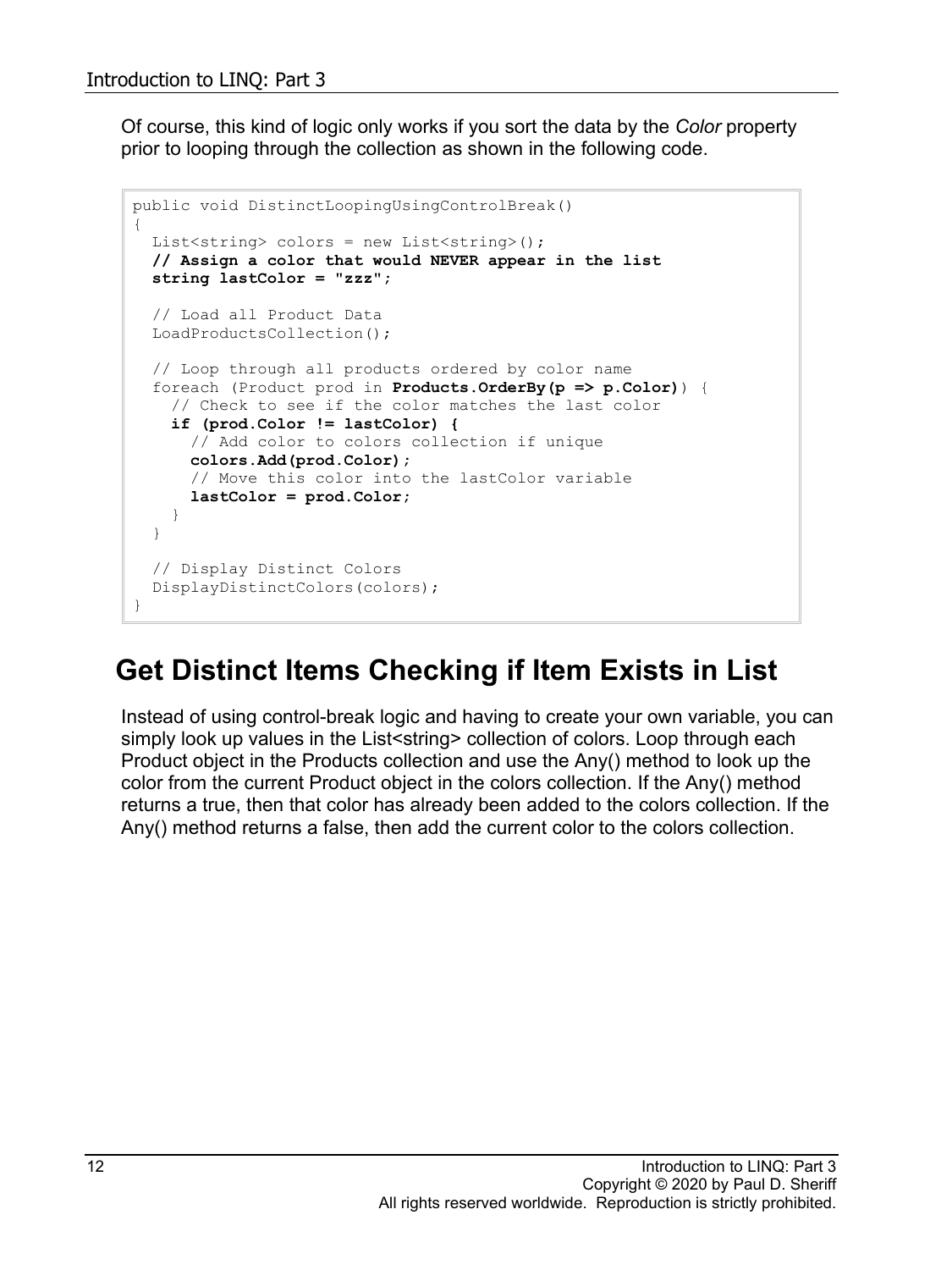```
public void DistinctLoopingUsingList()
{
 List<string> colors = new List<string>();
   // Load all Product Data
  LoadProductsCollection();
   // Loop through all products
   foreach (Product prod in Products) {
     // Check to see if the colors collection has the current color
    if (!colors.Any(c => c == prod.Color) {
      // Add unique color to colors collection
      colors.Add(prod.Color);
     }
   }
   // Display Distinct Colors
   DisplayDistinctColors(colors);
}
```
#### **Get Distinct Items using GroupBy and FirstOrDefault**

Before you learn to use the LINQ Distinct() function, it is worthwhile to point out that a distinct can also be accomplished using the GroupBy() method as well. After all, in the SQL language, the following two statements accomplish the same objective of displaying all unique colors.

```
SELECT DISTINCT Color FROM SalesLT.Product
SELECT Color FROM SalesLT.Product
GROUP BY Color
```
If you apply this same concept to LINQ, you can use the "group by" operator or the GroupBy() method to group all Product objects by the *Color* property. This produces an IGrouping<string, Product> collection. You can then apply the FirstOrDefault() method to select the first Product object and retrieve the *Color* property. This effectively returns you a list of distinct colors.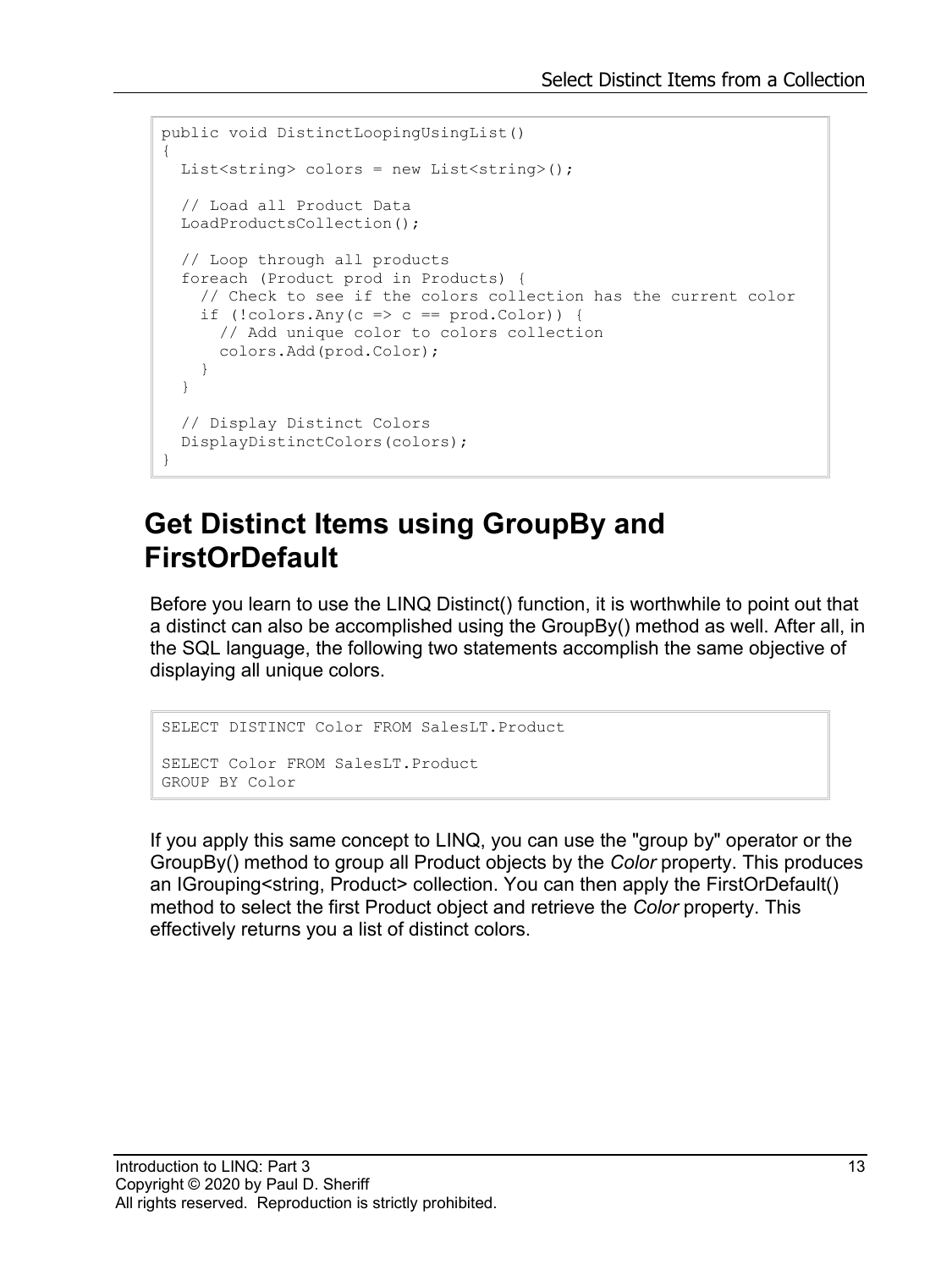```
public void DistinctUsingGroupByFirstOrDefault()
{
   StringBuilder sb = new StringBuilder(1024);
  List<string> grouped;
   // Load all Product Data
  LoadProductsCollection();
   if (UseQuerySyntax) {
    // Query Syntax
     grouped = (from prod in Products
                group prod by prod.Color into colors
                 select colors.FirstOrDefault().Color).ToList();
   }
   else {
     // Method Syntax
     grouped = Products.GroupBy(p => p.Color)
                       .Select(prod =>
                               prod.FirstOrDefault().Color).ToList();
   }
   // Display Distinct Colors
   DisplayDistinctColors(grouped);
}
```
#### **Using LINQ Distinct Method**

Now that you have seen a few different methods of retrieving distinct values, you should now look at the Distinct() method. This method makes retrieving distinct values easy. Look at the code below to see both the query and method syntaxes you can use. The key is to only select the *Color* property from each Product object in the Products collection and apply the Distinct() method to the resulting list.